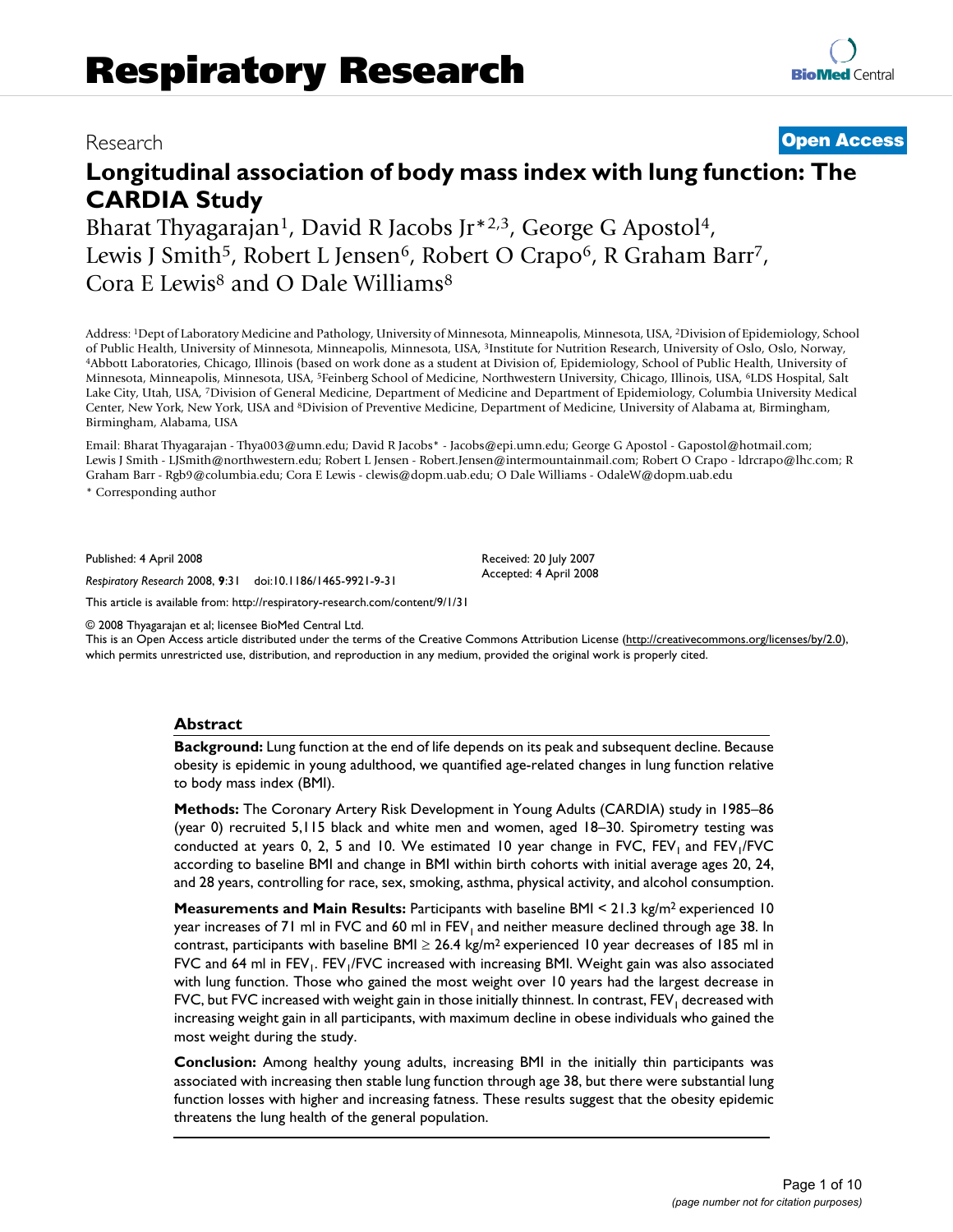# **Background**

Many studies find that lung function, as described by the forced expiratory volume in one second  $(FEV_1)$  and/or forced vital capacity (FVC), is inversely correlated with general, pulmonary, and cardiovascular mortality and morbidity [1-3]. FEV<sub>1</sub> and FVC at the end of life is a function of lung growth during childhood, peak function in early adulthood, and subsequent decline related to aging and insults such as cigarette smoking, air pollution, and occupational exposures [4-8]. Peak lung function in early adulthood is related to gender, race/ethnicity, cigarette smoking, exposure to environmental tobacco smoke and particulate air pollution [7-9]. In addition, lung function is decreased by excess body fatness after adjusting for other factors such as age, height, race, sex, asthma and smoking status in populations that are at risk for reduced lung function [10-19]. However, in the one study that has evaluated the association between BMI and lung function in the general population, the median age was 41 years [20]. No study has evaluated the association between BMI and future lung function in young adulthood.

In addition to increases in body weight with age [21], there are widespread population secular trends of increasing obesity [22]. In the US, the prevalence of obesity, defined as a body mass index (BMI) >30 kg/m2, increased from 12% in 1992 to 17.9% in 1998 and to 19.8% in 2000, across all age groups, races, genders and educational levels [23,24]. A recent paper has shown that the prevalence of obesity has increased from 10.9% in 1996 to 22.1% in 2001 in young adults aged 19–26 years [25]. This obesity epidemic may cause a population-wide worsening of lung function.

In the presence of secular and age-related increases in weight and obesity, the goals of the present study were to quantify age-related changes on FVC, FEV<sub>1</sub>, and the FEV<sub>1</sub>/ FVC ratio according to baseline BMI and BMI changes in a large, generally healthy, cohort of black men, white men, black women, and white women followed for 10 years. Our hypotheses were (1) greater BMI during young adulthood is inversely related to lung function measures later in life and (2) the effect of change in BMI on future lung function is dependent on the participant's BMI at baseline such that an increase in BMI increases lung function among those who were thin at baseline, but decreases lung function among those with high baseline BMI.

# **Methods**

# *Participants and Measurements*

The data used in these analyses were collected in the Coronary Artery Risk Development In Young Adults (CAR-DIA) study, a multi-center cohort study occurring in the US. The cohorts were recruited from the general population, mostly by telephone, randomly sampled from a prepaid health plan in Oakland, CA and from populations in Birmingham, AL, Chicago, IL, and Minneapolis, MN. The response rate was approximately 50%, which was considered acceptable given the required long term commitment to the study. The detailed methods, instruments and quality control procedures are described in other published reports [26,27]. In 1985–86 (year 0), 5,115 black and white men and women were recruited for the year 0 examination; 4,624 were reexamined in 1987–88 (year 2); 4,352 in 1990–91 (year 5); 4,086 in 1992–93 (year 7); and 3,950 in 1995–96 (year 10). At year 0, CARDIA included approximately equal numbers of participants who were black and white, men and women, aged 18–24 and 25–30, and had more than or less than or equal to high school education [26,27]. We excluded 58 participants who were outside the 18 through 30 age range at year 0, 7 women who were pregnant at baseline, and anyone missing baseline lung function, BMI, physical activity, alcohol intake, or smoking, leaving 4,734 participants for analysis. Of these, 4,277 attended year 2, 4,043 attended year 5, and 3,668 attended year 10. We excluded 147 observations in women who were pregnant at followup measurement of lung function, since pregnancy might influence both BMI and lung function, but included observations in those same women when not pregnant.

Clinic attendance was somewhat higher at the year 10 exam among whites (82%) than among blacks (73%). The participants lost to follow-up after years 0, 2, or 5 did not differ significantly in most of their year 0 characteristics when compared with those observed at year 10. Specifically, both mean FVC and  $FEV_1$  at year 0 did not differ significantly across those whose last examination attended was year 0 (n = 203), 2 (n = 232), 5 (n = 221), 7  $(n = 410)$ , or 10  $(n = 3668)$ .

# *Measures*

Body weight was measured in light clothing to the nearest 0.1 kg with a calibrated balance beam scale, height without shoes was measured to the nearest 0.5 cm using a vertical ruler, and BMI (kg/m<sup>2</sup>) computed.

Demographic characteristics, lifestyle habits, and medical history were collected by self-report using a questionnaire. Physical activity was measured using an intervieweradministered questionnaire [28] concerning the frequency of participation in 13 different activities during the past 12 months. Because participants were not asked specifically about duration of physical activity, exact energy expenditure cannot be estimated and the activity is expressed approximately in "Exercise Units" (EU). A score of 100 EU is roughly equivalent to participation in activities such as a vigorous exercise class or bicycling faster than 10 miles per hour, two or three hours a week for six months of the year. Average weekly alcohol intake was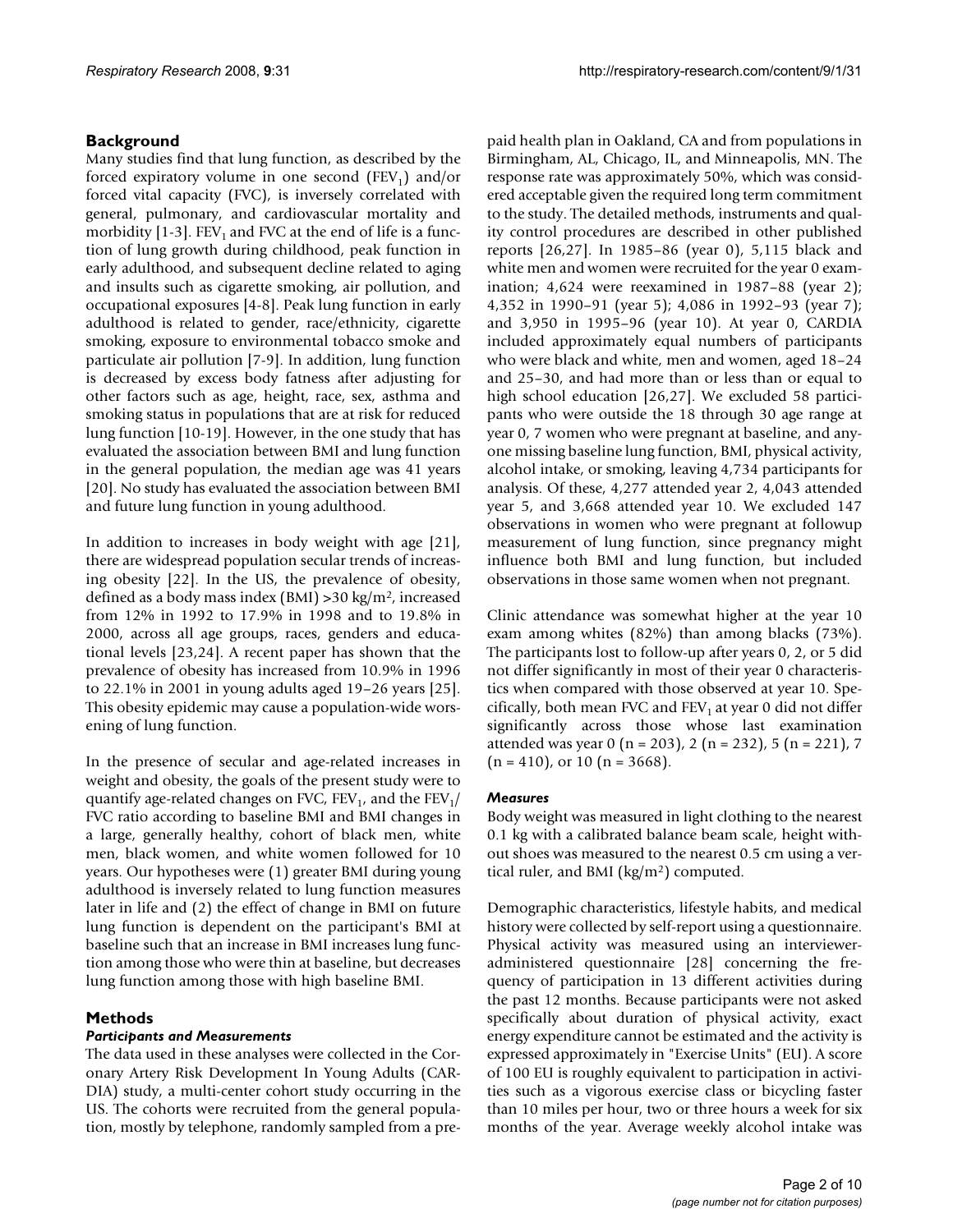determined separately for beer, wine, and liquor. Smoking status was categorized into four groups: never smokers, ex-smokers, current smokers of  $\leq$  15 cigs/day, and current smokers of >15 cigs/day. Asthma diagnosis [29] was made at a given examination if the subject was taking asthma medication (usually based on examination of medicine containers) or self-report of a medical diagnosis of asthma (not asked at year 5). The asthma variable had three categories: asthma diagnosed before the beginning of the study, asthma diagnosed during the study and people that never had asthma diagnosed either before or during the study.

Lung function was measured using a Collins Survey 8-liter water sealed spirometer and an Eagle II Microprocessor (Warren E. Collins, Inc., Braintree, MA). Standard procedures of the American Thoracic Society [[30\]](#page-9-0) were followed at all examinations. Daily checks for leaks, volume calibration with a 3-liter syringe and weekly calibration in the 4–7 liter range were undertaken to minimize methodological artifacts between exams. We analyzed FVC and  $FEV<sub>1</sub>$  as the maximum of five satisfactory maneuvers and represented as percent of predicted [12,31-34]. In almost all cases, the maximum and second highest maneuvers agreed to within 150 ml.

Year 0 (baseline) BMI, divided into quartiles, was the primary predictor variable. The use of standard NHLBI BMI based adiposity categories to categorize the distribution of BMI in this population resulted in unequal distribution of the population in each category and prevented the detailed evaluation of lung function in thin participants at baseline (Table 1); furthermore, participants changed categories during follow-up. Hence study specific year 0 (baseline) BMI quartile cutpoints were used as the primary predictor variable. However, the percentage of people progressing to different obesity categories (as defined by standard NHLBI cutoffs: normal,  $\langle 25 \text{ kg/m}^2 \rangle$ ; overweight,  $\geq$  25 kg/m<sup>2</sup> – < 30 kg/m<sup>2</sup>; and obese,  $\geq$  30 kg/m<sup>2</sup>) within each baseline BMI category over a 10 year period was calculated [35]. Change in BMI was evaluated as an additional predictor variable. Participants were divided into three age groups: 18–21 years, 22–26 years, and 27– 30 years based on their year 0 age. The effect of BMI on lung function was evaluated in these 3 age groups separately.

# *Statistical Methods*

We considered that methodological differences might exist between examinations, reflecting small changes in spirometry procedures that occurred by using different technicians across examinations, despite the formal procedures remaining the same. As the first analytic step, we estimated such methodological differences adjusting for race, gender, age, age<sup>2</sup>, height, and height<sup>2</sup> by subtracting the mean lung function value for participants of a given age at a later exam from the mean lung function value for other participants of the same age at an earlier examination, then averaging over ages (age-matched calendar time differences) using the method of Jacobs et al. [36]. Relative to year 10 measurements, we added 53 ml, 54 ml, and 16 ml to the predicted FVC at year 0, 2, and 5, respectively; added 6 and 21 ml to the predicted  $FEV<sub>1</sub>$  at years 0 and 2, and subtracted 25 ml from the predicted  $FEV<sub>1</sub>$  at year 5; and subtracted 0.94, 0.55, and 0.91 units from 100\* the predicted  $FEV<sub>1</sub>/FVC$  ratio at the respective years.

Analyses of lung function and BMI relationships in three narrow age ranges allowed us to separate the cross-sectional and longitudinal relationships as people went through different phases of lung development, plateau, and decline [9,37-39]. Longitudinal changes in lung function over 10 years, as estimated by FVC,  $FEV<sub>1</sub>$ , and  $FEV<sub>1</sub>$ FVC at years 0, 2, 5, and 10 were estimated within each age group across different baseline BMI quartiles. Using the lung values corrected for methodological differences, a repeated measures regression model (SAS PROC MIXED) adjusted for current age, time, race, sex, height, age group category, smoking status, physical activity, and alcohol intake (all at baseline) and baseline prevalence and incidence of asthma [9,36,38,39] was used to estimate the association of baseline BMI with lung function. The covariates were selected a priori based on their associations with the variables of interest. Linearity assumptions and goodness of fit were verified by examining the sequence of mean dependent variable values at each age within each BMI category in reference to the fitted lines. Goodness of fit was adequate (data not shown). Serial correlation was

**Table 1: Comparison of classification using NHLBI BMI cutpoints with that using the CARDIA baseline BMI quartiles**

| Categories of baseline BMI based on NHLBI<br><b>BMI</b> cutpoints | <b>Quartiles of baseline BMI</b> [n (% in row)] |          |                                                                                                                             |           |  |
|-------------------------------------------------------------------|-------------------------------------------------|----------|-----------------------------------------------------------------------------------------------------------------------------|-----------|--|
|                                                                   |                                                 |          | Q1 <21.3 kg/m <sup>2</sup> Q2 21.3–<23.4 kg/m <sup>2</sup> Q3 23.4–<26.4 kg/m <sup>2</sup> Q4 $\geq$ 26.4 kg/m <sup>2</sup> |           |  |
| $<$ 18.5 kg/m <sup>2</sup>                                        | 193 (100)                                       | 0(0)     | 0(0)                                                                                                                        | 0(0)      |  |
| $18.5 - 24.9$ kg/m <sup>2</sup>                                   | 990 (35)                                        | 1184(41) | 683 (24)                                                                                                                    | 0(0)      |  |
| $25 - 29.9$ kg/m <sup>2</sup>                                     | 0(0)                                            | 0(0)     | 500(45)                                                                                                                     | 621(55)   |  |
| $\geq$ 30 kg/m <sup>2</sup>                                       | 0(0)                                            | 0(0)     | 0(0)                                                                                                                        | 563 (100) |  |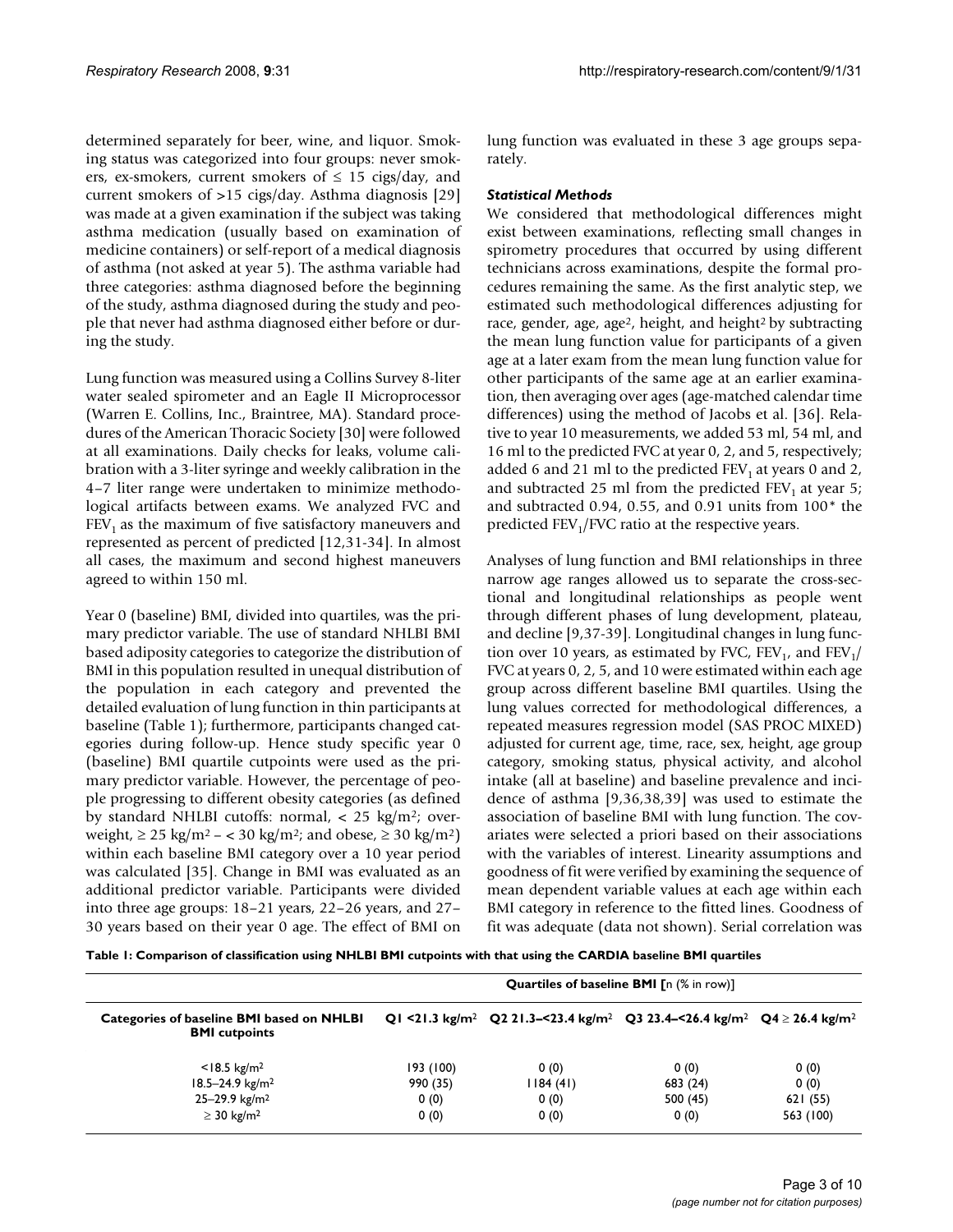modeled as compound symmetry. We estimated the effect of concurrent change in BMI from year 0 to year 10 on lung function using a repeated measures regression with change in the lung parameter as the dependent variable (3 repeats: year 2 – year 0, year 5 – year 0, and year 10 – year 0), and baseline BMI quartiles, change in BMI in 5 categories, and their interaction as the independent variables of interest. The 4 categories of least change in BMI stratified a large number of people, while the highest category allowed a closer evaluation of change in lung function among those who gained a considerable amount of weight ( $\geq 6$  kg/m<sup>2</sup>). In analyses evaluating the association between change in BMI and change in lung function, we added as covariates change in smoking status, change in physical activity, and change in alcohol intake. People who were heavier at baseline tended to gain more weight over 10 years than did people who were lighter. Therefore this additional model evaluated how much of the lung function and BMI relationship persisted after accounting for subsequent weight change. It also evaluated the relationship of lung function to change in BMI itself. For comparison with the model of change since baseline, we also examined a transition model [40] in which the repeated changes were for year 2 – year 0, year 5 – year 2, and year 10 – year 5. Here a BMI increase  $\geq 6 \text{ kg/m}^2$  was rare given that the maximum time interval between examinations was 5 years, so the highest BMI change category was  $\geq 2.5$  $kg/m<sup>2</sup>$ .

# **Results**

#### *Description of Study Population*

The study sample at year 0 was aged  $24.9 \pm 3.6$  years (Table 2). There were 1017 in the 18–21 year old birth cohort (mean age 19.6 years), 1842 in the 22–26 year old cohort (mean age 24.1), and 1875 in the 27–30 year old cohort (mean age 28.5). By design, the participants were





evenly distributed among race-sex groups. Thirty nine percent had no education past high school. 2225 had never smoked and never had asthma either prior to year 0 or during the 10 years of study. Quartile cut points for year 0 BMI, computed before exclusion for missing covariates, were: 25th percentile 21.2 kg/m2, median 23.4 kg/m2, and 75th percentile 26.4 kg/m2. A higher percentage of participants were black in the highest BMI quartile as compared to lower BMI quartiles (64% vs. 46%). Progression in NHLBI BMI-based adiposity categories [35] is depicted in Figure 1. Overall, the mean increase in BMI over 10 years was  $3.0 \pm 3.5$  (SD) kg/m<sup>2</sup>. Category cut points 0, 1, 2.5, and 6 kg/m2 for 5 categories of change in BMI were selected to represent weight loss and gradations of weight

**Table 2: Characteristics of the participants at year 0 according to baseline BMI quartiles, the CARDIA study, 1985–96**

|                                                                 | <b>Quartiles of Baseline BMI</b> |                                 |                                 |                              |  |
|-----------------------------------------------------------------|----------------------------------|---------------------------------|---------------------------------|------------------------------|--|
|                                                                 | Q1 <21.3 $kg/m2$                 | Q2 21.3-<23.4 kg/m <sup>2</sup> | Q3 23.4–<26.4 kg/m <sup>2</sup> | $Q4 \ge 26.4 \text{ kg/m}^2$ |  |
|                                                                 | $(n = 1117)$                     | $(n = 1191)$                    | $(n = 1215)$                    | $(n = 1211)$                 |  |
| Age (Years)                                                     | 24.3(3.7)                        | 24.7(3.5)                       | 25.1(3.6)                       | 25.3(3.5)                    |  |
| FVC(L)                                                          | 4.02 (0.88)                      | 4.40 (0.96)                     | 4.58 (1.06)                     | 4.19(1.05)                   |  |
| FEV <sub>1</sub> (L)                                            | 3.38(0.68)                       | 3.64(0.75)                      | 3.74(0.82)                      | 3.44(0.82)                   |  |
| FEV <sub>I</sub> /FVC                                           | 85(7)                            | 83(6)                           | 82(6)                           | 83(6)                        |  |
| Physical activity (exercise units)                              | 395 (275)                        | 462 (299)                       | 459 (317)                       | 375 (290)                    |  |
| Alcohol (mg/day)                                                | 10.6(19.0)                       | 12.9(22.8)                      | 13.5(21.0)                      | 11.4(22.4)                   |  |
| Education ( $\% \leq$ high school)                              | 39.8                             | 37.6                            | 35.6                            | 42.6                         |  |
| Race (Blacks) (%)                                               | 44.1                             | 45.1                            | 48.8                            | 64.4                         |  |
| Sex (Male) $(\%)$                                               | 32.6                             | 51.2                            | 57.5                            | 43.0                         |  |
| Prevalence of asthma at year 0 (%)                              | 9.0                              | 9.2                             | 10.9                            | 10.2                         |  |
| Cumulative incidence of asthma during 10 years of follow-up (%) | 6.8                              | 4.9                             | 5.4                             | 8.1                          |  |
| Prevalence of ex-smokers (%)                                    | 14.2                             | 13.0                            | 15.1                            | 12.1                         |  |
| Prevalence of current smoking $\leq$ 15 cigs/day (%)            | 21.7                             | 21.6                            | 19.1                            | 20.9                         |  |
| Prevalence of current smoking $> 15$ cigs/day (%)               | 9.9                              | 9.9                             | 10.0                            | 9.8                          |  |

\* Variables were measured at year 0 unless otherwise indicated. Values are means (standard deviations in parentheses) or percentages.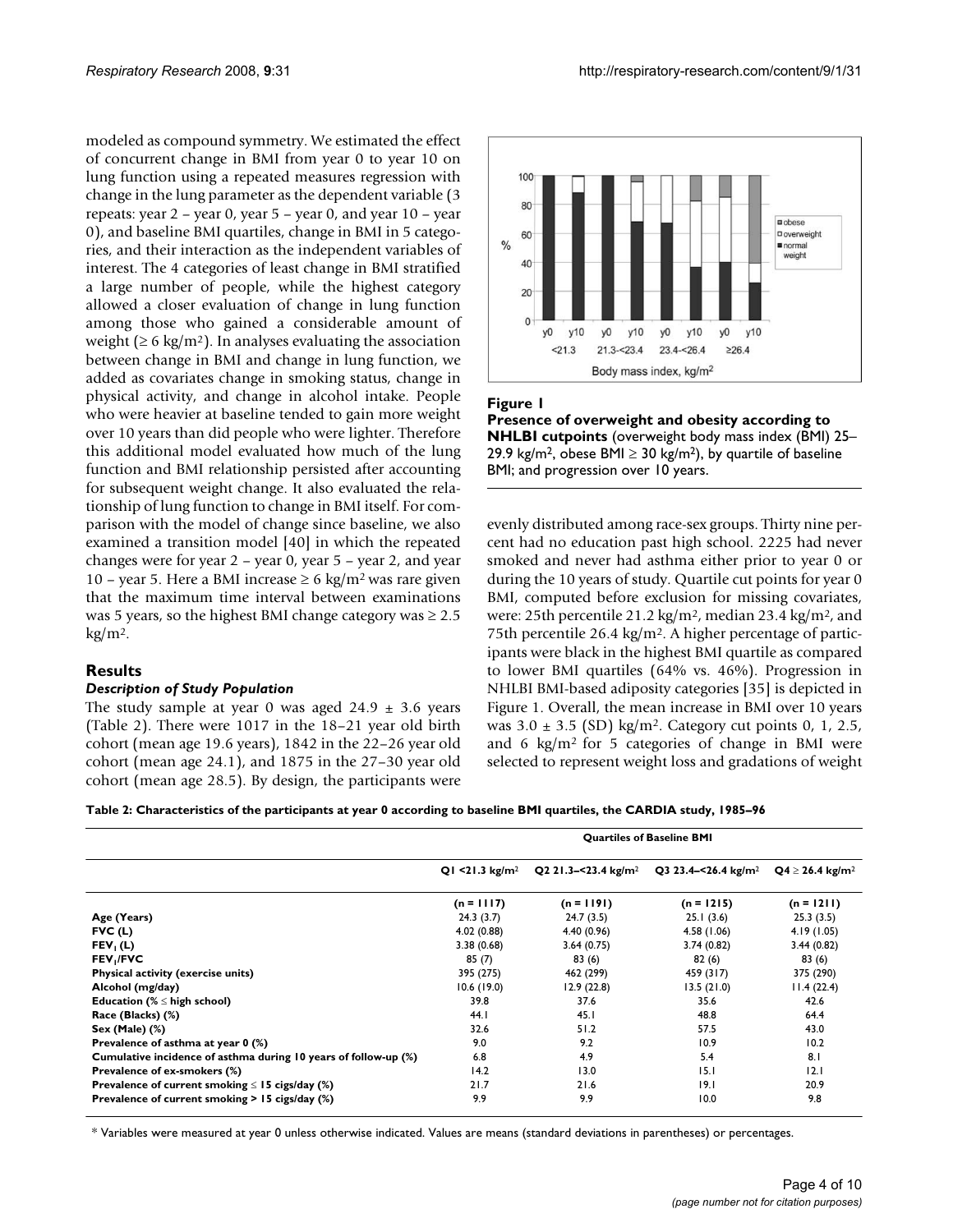|                                    | <b>Quartiles of baseline BMI</b> [n (% in column)] |                                 |                                 |                              |  |  |
|------------------------------------|----------------------------------------------------|---------------------------------|---------------------------------|------------------------------|--|--|
| <b>Categories of Change in BMI</b> | Q1 <21.3 $kg/m2$                                   | Q2 21.3-<23.4 kg/m <sup>2</sup> | Q3 23.4-<26.4 kg/m <sup>2</sup> | $Q4 \ge 26.4 \text{ kg/m}^2$ |  |  |
| $\leq$ 0 kg/m <sup>2</sup>         | 115(14)                                            | 149(17)                         | 146(16)                         | 138 (15)                     |  |  |
| $0.1 - 0.9$ kg/m <sup>2</sup>      | 137 (17)                                           | 128(15)                         | 103(12)                         | 63(7)                        |  |  |
| $1 - 2.4$ kg/m <sup>2</sup>        | 232 (29)                                           | 227(26)                         | 187(21)                         | 136 (15)                     |  |  |
| $2.5 - 5.9$ kg/m <sup>2</sup>      | 254(31)                                            | 270(31)                         | 323 (36)                        | 292 (33)                     |  |  |
| $\geq 6$ kg/m <sup>2</sup>         | 70 (9)                                             | 102(12)                         | 132(15)                         | 263(29)                      |  |  |

gain. The increase in BMI tended to be larger, the higher the initial BMI (Table 3).

#### *Lung Function and BMI: Association between year 0 BMI and lung function*

The change in FVC over a 10 year period differed across baseline BMI quartiles (p < 0.0001). Average 10 year FVC change was 71, 19, -72, and -185 ml in the lowest through highest BMI quartile (Table 4), with the increase in the low BMI participants being more pronounced in the youngest birth cohort (Figure 2). The estimated mean FVC generally increased for 5 years, then plateaued in all birth cohorts in the thinnest people at baseline (Figure 2). A pattern of increase and plateau is seen from mean age 19.6 years, with no decrease in FVC through mean age 38.5 years (Figure 2, oldest birth cohort, year 10). In contrast, for those in the highest BMI quartile FVC decreased continuously over the same time period in all birth cohorts. People in the second quartile of baseline BMI displayed a tendency to increase FVC over 10 years, but less so than in quartile 1 (data not shown) and people in the third quartile of baseline BMI displayed a tendency to decrease FVC, but less so than in quartile 4 (data not shown).

The change in  $FEV<sub>1</sub>$  over a 10 year period also differed across baseline BMI quartiles ( $p < 0.0001$ ). The FEV<sub>1</sub> change was 60, 18, -28, and -64 ml in the lowest through highest BMI quartiles (Table 4), respectively, with the increase in the low BMI participants being more pronounced in the youngest birth cohort and no suggestion of a decline in  $FEV<sub>1</sub>$  through age 38 in the lowest BMI quartile (Figure 3).

In contrast to the FVC and FEV<sub>1</sub>, estimated mean FEV<sub>1</sub>/ FVC tended to decrease in the thinnest participants for the first 5 years and then increase over the next 5 year period as compared to a continuous increase in the participants in the highest baseline BMI quartile (Table 4, Figure 4); p for changes in the ratio across BMI categories was < 0.0001 within each age group and did not vary significantly by age group. Age-adjusted mean change in  $FEV<sub>1</sub>/$ FVC (averaged across the 3 birth cohorts) was -0.07, 0.29, 1.00 and 2.03 in the lowest to highest BMI quartiles,

respectively (Table 4), with the initial decrease in the low BMI participants being more pronounced in the youngest cohort.

Findings were similar among the 2225 participants at year 0 who were never smokers and did not have asthma at any time during the study (Table 4). Race and gender did not significantly modify the association between year 0 BMI and any of the lung function variables (data not shown).

### *Lung Function and BMI: Association Between Change in BMI and Change in Lung Function*

Change in BMI was a significant predictor of FVC,  $FEV_1$ , and  $FEV<sub>1</sub>/FVC$  over the 10 year study period. The direction of change in lung function according to change in BMI



### **Figure 2**

**FVC in year 0 BMI quartiles across three birth cohorts: 18–21 years, 22–26 years, and 27–30 years at baseline, based on repeated measures linear regression analysis and adjusted for race, sex, current age, smoking status at year 0, asthma status, time, physical activity score at year 0, and alcohol consumption at year 0.** The slope of FVC across time becomes increasingly negative with increasing year 0 BMI (p trend < 0.0001).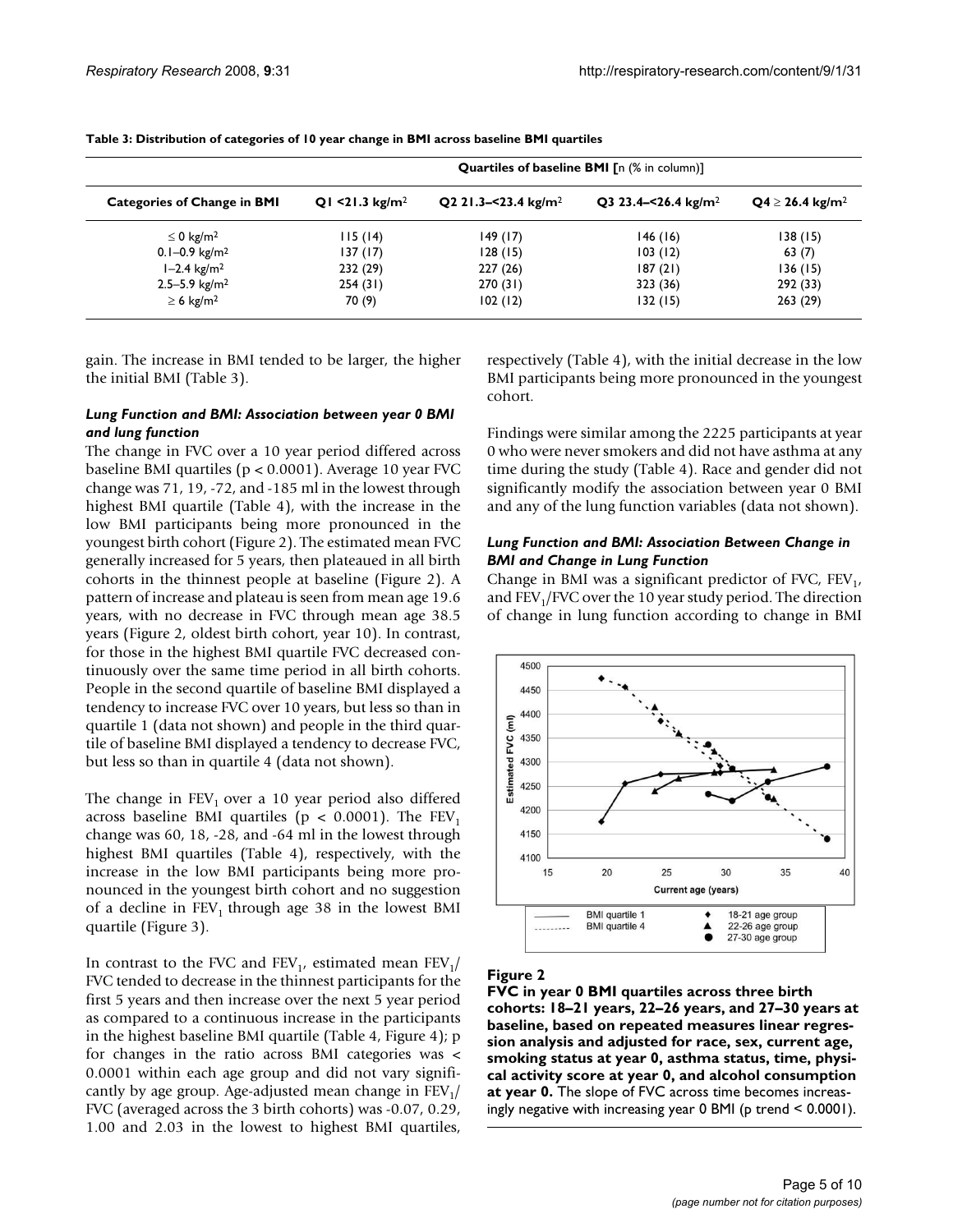| <b>Quartiles of baseline BMI</b><br>All participants | 10-year Change in lung function value |                        |                                   |  |
|------------------------------------------------------|---------------------------------------|------------------------|-----------------------------------|--|
|                                                      | <b>FVC</b>                            | <b>FEVI</b>            | <b>FEVI/FVC</b>                   |  |
| $<$ 21.2 kg/m <sup>2</sup>                           | 71 (-43 – 184)                        | $60(-38 - 159)$        | $-0.07\%$ (-1.40% $-1.26\%$ )     |  |
| $21.3 - 23.4$ kg/m <sup>2</sup>                      | $19(-94-133)$                         | $18(-79 - 116)$        | $0.29\%$ (-1.03% - 1.62%)         |  |
| $23.4 - 526.4$ kg/m <sup>2</sup>                     | $-72$ ( $-186 - 41$ )                 | $-28$ ( $-125 - 70$ )  | $1.00\%$ (-0.33% - 2.33%)         |  |
| $\geq$ 26.4 kg/m <sup>2</sup>                        | $-185$ ( $-298 - -71$ )               | $-64$ ( $-161 - 34$ )  | $2.03\%$ (0.71% - 3.36%)          |  |
| p trend                                              | < 0.0001                              | < 0.0001               | < 0.0001                          |  |
| Never smoker, never asthma                           |                                       |                        |                                   |  |
| $<$ 21.2 kg/m <sup>2</sup>                           | $129 (-37 - 294)$                     | $76(-62 - 215)$        | $-0.84\%$ ( $-2.63\%$ $-0.95\%$ ) |  |
| $21.3 - 23.4$ kg/m <sup>2</sup>                      | $78(-87 - 244)$                       | $29$ (-109 – 168)      | $-0.60\%$ (-2.39% $-1.18\%)$      |  |
| $23.4 - 526.4$ kg/m <sup>2</sup>                     | $-18(-184 - 147)$                     | $-28$ ( $-166 - 111$ ) | $0.05\%$ (-1.73% - 1.84%)         |  |
| $\geq$ 26.4 kg/m <sup>2</sup>                        | $-138(-304-27)$                       | $-47$ ( $-186 - 91$ )  | $1.60\%$ (-0.19% – 3.39%)         |  |
| p trend                                              | < 0.0001                              | < 0.0001               | < 0.0001                          |  |

Table 4: Estimated\* 10 year change in FVC (mL), FEV<sub>1</sub> (mL) and FEV<sub>1</sub>/FVC (%) across baseline BMI quartiles, overall and among never **smokers who did not have asthma at baseline or during the study**

 $*$  Estimated FVC, FEV<sub>1</sub> and FEV<sub>1</sub>/FVC were obtained using a repeated measures linear regression model to estimate lung function values over a 10 year period across baseline BMI quartiles after adjusting for current age, (current age)<sup>2</sup>, race, gender, study center, height, (height)<sup>2</sup>, baseline age group, smoking status, asthma status, physical activity and alcohol intake all measured at baseline (year 0).

was dependent on year 0 BMI, but not on birth cohort (p < 0.0001 for the interaction of change in BMI and baseline BMI, Table 5). Averaging across the 3 birth cohorts, FVC increased over the study period in the lowest BMI quartile across all categories of change in BMI, although the increase was least in those who lost weight (5 ml) or who gained  $> 6 \text{ kg/m}^2 (5 \text{ ml})$  as compared to a increase in FVC in those who gained  $1-5.9 \text{ kg/m}^2 (15-65 \text{ ml})$  (p for difference for those who lost weight as compared to those who gained 2.5–5.9 kg/m<sup>2</sup> < 0.0001) (Table 5). In contrast, in individuals in the highest baseline BMI quartile FVC increased in those who lost weight (22 ml) or those who



**Expansion Community Community Community Community FEV1 in year 0 BMI quartiles across three birth cohorts: 18–21 years, 22–26 years, and 27–30 years at baseline, based on repeated measures linear regression analysis and adjusted for race, sex, current age, smoking status at year 0, asthma status, time, physical activity score at year 0, and alcohol consumption**  at year 0. The slope of FEV<sub>1</sub> across time becomes increasingly negative with increasing year 0 BMI (p trend < 0.0001).



**Expansion Community Community Community Community FEV1/FVC in year 0 BMI quartiles across three birth cohorts: 18–21 years, 22–26 years, and 27–30 years at baseline, based on repeated measures linear regression analysis and adjusted for race, sex, current age, smoking status at year 0, asthma status, time, physical activity score at year 0, and alcohol consumption**  at year 0. The slope of FEV<sub>1</sub>/FVC across time becomes increasingly positive with increasing year 0 BMI (p trend < 0.0001).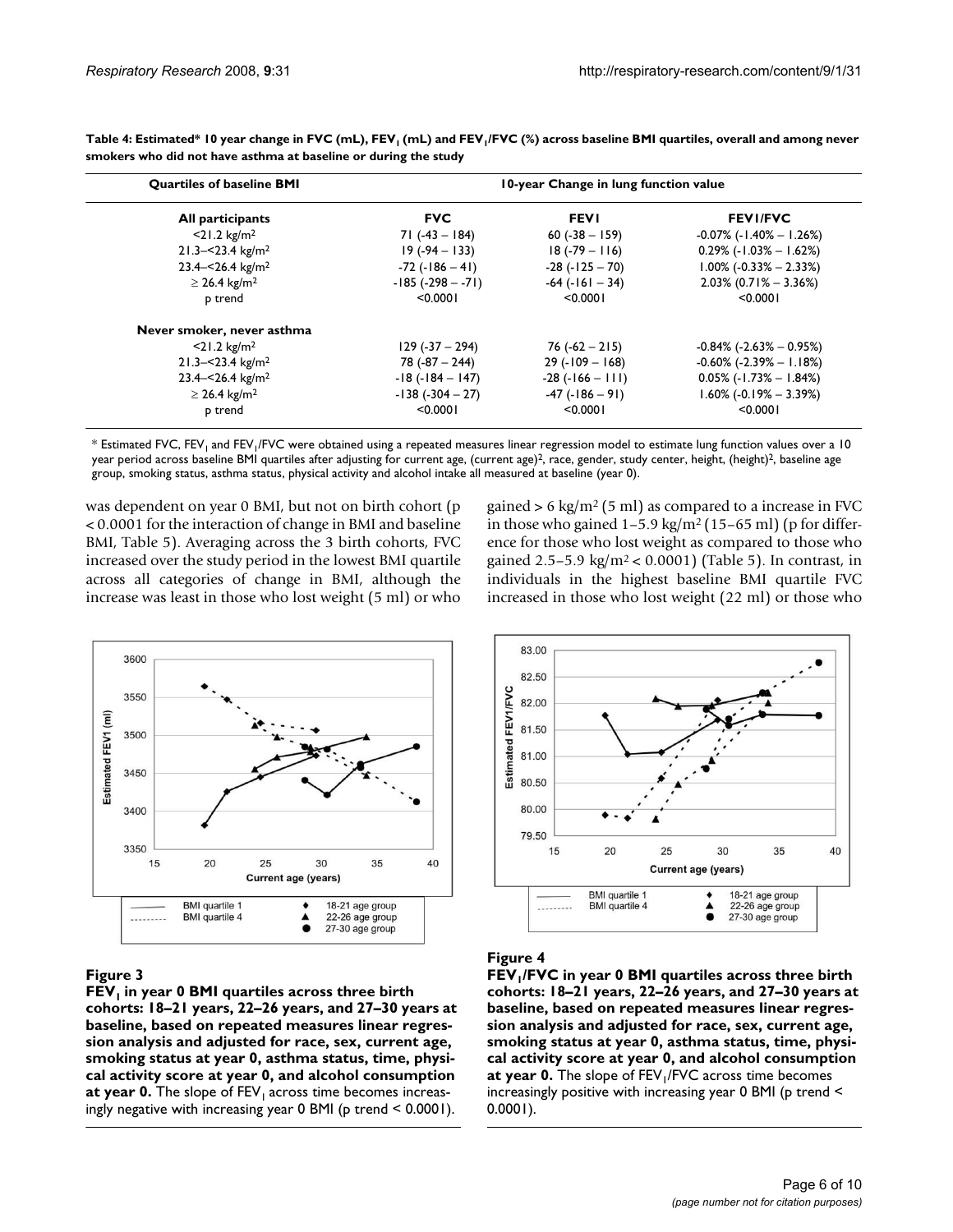|                                                            | Quartiles of baseline BMI <sup>*+</sup> |                             |                              |                               |
|------------------------------------------------------------|-----------------------------------------|-----------------------------|------------------------------|-------------------------------|
|                                                            | $<$ 21.3 kg/m <sup>2</sup>              | 21.3-<23.4 $kg/m2$          | 23.4-<26.4 kg/m <sup>2</sup> | $\geq$ 26.4 kg/m <sup>2</sup> |
| 2, 5 and 10 year FVC change (p interaction < 0.0001)       |                                         |                             |                              |                               |
| <b>Categories of Change in BMI</b>                         | QI                                      | Q <sub>2</sub>              | Q3                           | Q <sub>4</sub>                |
| $\leq 0$ kg/m <sup>2</sup>                                 | $5(-14-24)$                             | $32(14-49)$                 | $49(32-67)$                  | $22(4-40)$                    |
| $0.1 - 0.9$ kg/m <sup>2</sup>                              | $15(1 - 30)$                            | $22(8-37)$                  | $22(8-37)$                   | $15(0 - 31)$                  |
| $1 - 2.4$ kg/m <sup>2</sup>                                | 53 $(38 - 67)$                          | $19(4-33)$                  | $-13(-27-2)$                 | $-63$ ( $-80 - -46$ )         |
| $2.5 - 5.9$ kg/m <sup>2</sup>                              | $65(46-83)$                             | $1(-17-18)$                 | $-69$ ( $-85 - -53$ )        | $-146$ ( $-161 - -130$ )      |
| $\geq 6$ kg/m <sup>2</sup>                                 | $5(-37-46)$                             | $-96 (-132 - 60)$           | $-178(-208 - 148)$           | $-264$ ( $-286 - -243$ )      |
| 2, 5, and 10 year $FEV_1$ change (p interaction < 0.0001)  |                                         |                             |                              |                               |
| <b>Categories of Change in BMI</b>                         | QI                                      | Q <sub>2</sub>              | Q <sub>3</sub>               | Q4                            |
| $\leq 0$ kg/m <sup>2</sup>                                 | $-38(-56 - 19)$                         | $-18(-35 - -2)$             | $-5(-21-11)$                 | $-11(-22-6)$                  |
| $0.1 - 0.9$ kg/m <sup>2</sup>                              | $-31(-45 - 17)$                         | $-24(-38 - 10)$             | -22 (-36 – -8)               | $-30(-45 - 16)$               |
| $1 - 2.4$ kg/m <sup>2</sup>                                | $-30(-44 - 16)$                         | -60 (-73 – -46)             | $-66$ ( $-80 - -52$ )        | $-81 (-97 - -64)$             |
| $2.5 - 5.9$ kg/m <sup>2</sup>                              | -54 (-71 - -36)                         | -95 (-111 – -78)            | $-121(-137 - -106)$          | $-136(-151 - -121)$           |
| $\geq 6$ kg/m <sup>2</sup>                                 | $-110(-149 - -70)$                      | $-147(-181 - -112)$         | $-201$ ( $-230 - -173$ )     | $-216(-236 - -195)$           |
| 2, 5, and 10 year FEV, FVC change (p interaction < 0.0001) |                                         |                             |                              |                               |
| <b>Categories of Change in BMI</b>                         | QI                                      | O <sub>2</sub>              | Q <sub>3</sub>               | Q4                            |
| $\leq 0$ kg/m <sup>2</sup>                                 | $-0.96$ ( $-1.30 - -0.63$ )             | $-1.03$ ( $-1.33 - -0.74$ ) | $-0.99$ ( $-1.29 - -0.70$ )  | $-0.70$ ( $-1.01 - -0.40$ )   |
| $0.1 - 0.9$ kg/m <sup>2</sup>                              | $-1.03$ $(-1.28 - -0.78)$               | $-1.03$ $(-1.28 - 0.78)$    | $-1.01$ ( $-1.26 - -0.75$ )  | $-1.01$ $(-1.27 - -0.74)$     |
| $1 - 2.4$ kg/m <sup>2</sup>                                | $-1.85(-2.10 - -1.61)$                  | $-1.71$ ( $-1.95 - 1.46$ )  | $-1.24$ ( $-1.49 - 0.98$ )   | $-0.68$ $(-0.97 - -0.39)$     |
| $2.5 - 5.9$ kg/m <sup>2</sup>                              | $-2.59$ ( $-2.91 - -2.28$ )             | $-2.18(-2.47 - 1.89)$       | $-1.55$ ( $-1.82 - 1.27$ )   | $-0.51$ ( $-0.78 - -0.25$ )   |
| $\geq 6$ kg/m <sup>2</sup>                                 | $-3.30$ $(-4.01 - -2.59)$               | $-2.10(-2.72 - 1.48)$       | $-1.60$ $(-2.12 - -1.08)$    | $-0.11(-0.48 - 0.26)$         |

Table 5: Estimated\* 10 year change in FVC (mL), FEV<sub>1</sub> (mL) and FEV<sub>1</sub>/FVC (%) across different categories of change in BMI within **baseline BMI quartiles**

\* Estimated FVC, FEV<sub>1</sub> and FEV<sub>1</sub>/FVC were obtained from a repeated measures linear regression model that evaluated the change in lung function from baseline over 2, 5 and 10 years across different baseline BMI quartiles after adjusting for current age, (current age)<sup>2</sup>, race, gender, study center, height, (height)<sup>2</sup>, age group, smoking status, asthma status, and alcohol intake all measured at baseline (year 0), change in smoking status, change in physical activity and change in alcohol intake (all over 2, 5 and 10 years).

gained  $0.1$ – $0.9 \text{ kg/m}^2$  (15 ml), but decreased progressively as weight gain increased, reaching a loss of 264 ml in those who gained  $> 6 \text{ kg/m}^2$  (p for difference <0.0001). Within each category of change in BMI, baseline BMI remained a significant predictor of FVC (p value < 0.0001).

Averaging across all 3 birth cohorts,  $FEV<sub>1</sub>$  decreased in all baseline BMI quartiles across all categories of change in BMI. In the lowest baseline BMI quartile, the decrease was lower in those who lost weight (-38 ml) or gained minimal weight (-31 ml) as compared to those who gained > 6 kg/m<sup>2</sup> (-110 ml) during the same period (Table 5) (p for difference for  $>6 \text{ kg/m}^2$  as compared to those who lost weight = 0.001). Individuals in the highest baseline BMI quartile also lost increasing amounts of  $FEV<sub>1</sub>$  with increasing change in BMI (Table 5) (p for difference for > 6 kg/  $m<sup>2</sup>$  as compared to those who lost weight  $< 0.0001$ ). The magnitude of loss of  $FEV<sub>1</sub>$  was higher in the highest baseline BMI quartile as compared to the lowest baseline BMI quartile.

The  $FEV<sub>1</sub>/FVC$  decreased among all participants. The decrease in  $FEV<sub>1</sub>/FVC$  among the lowest baseline BMI quartile was higher with increasing weight gain (p for difference for  $> 6 \text{ kg/m}^2$  as compared to those who lost weight  $< 0.0001$ ) as compared to the decrease in FEV<sub>1</sub>/ FVC among the highest baseline BMI quartile with increasing weight gain (p for difference = 0.01 for those who gained  $> 6 \text{ kg/m}^2$  as compared to those who lost weight) (Table 5).

The transition model using year 2 – year 0, year 5 – year 2, and year 10 – year 5 as repeats but otherwise parallel to the model shown in Table 5 showed a similar pattern for each lung function measure to that shown in Table 5, but lung function changes for each BMI change category were generally smaller than in Table 5, consistent with the shorter exposure intervals being modeled (2, 3, and 5 year intervals in the transition model, compared to 2, 5, and 10 year intervals in Table 5).

Restricting to participants who were never smokers and never had asthma during the study, the direction and magnitude of association between change in BMI and FVC,  $FEV_1$ , and  $FEV_1/FVC$  was similar to that seen in the entire population (data not shown). This similarity included that change in BMI was a significant predictor of FVC,  $FEV_1$  and  $FEV_1/FVC$  within each baseline BMI category (p <0.0001 for the interaction of change in BMI and baseline BMI).

# **Discussion**

We found strong associations between lung function and BMI. As hypothesized, FVC and  $FEV<sub>1</sub>$  generally decreased over a 10 year period both with higher baseline BMI and with increasing BMI over 10 years of follow-up. However, the thinnest people (lowest baseline BMI quartile) gained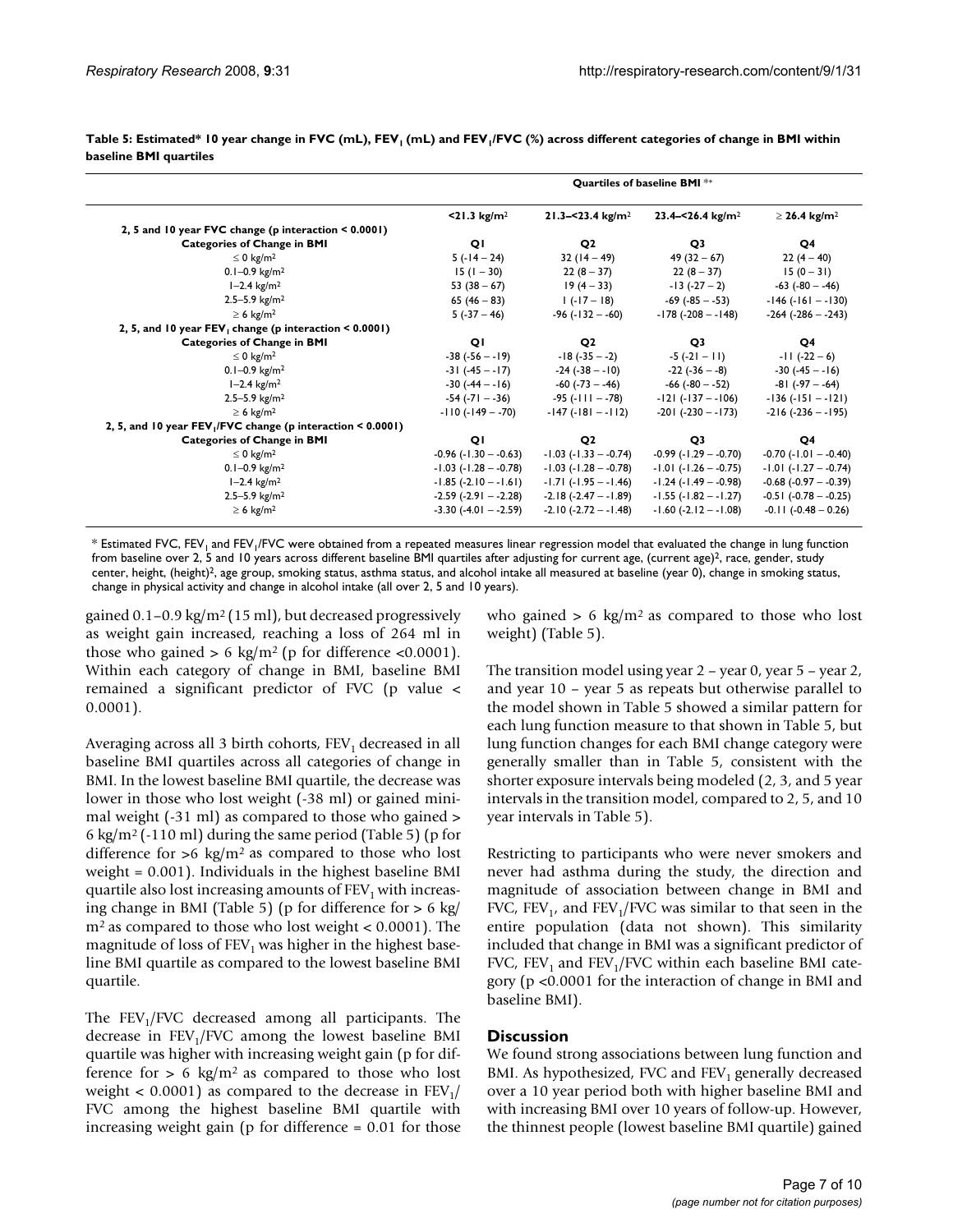FVC and lost the least amount of  $FEV<sub>1</sub>$  even as they gained weight during the study. Furthermore, our estimates suggested no clear decline in either FVC or  $FEV<sub>1</sub>$  in the thinnest people even through age 38 regardless of concurrent change in BMI. Plateauing of FVC over 10 years of followup was observed in all three baseline age groups, suggesting that the observed evolution of FVC was not an artifact of grouping people who achieve their peak lung function at different times [41].

The finding of a decrease in lung function with increasing baseline BMI is in agreement with several cross-sectional studies that found associations of FVC and  $FEV<sub>1</sub>$  with BMI [10-12,18] and other longitudinal studies that found that weight gain is associated with more rapid loss of lung function [13-17,20]. While many of these studies looked at populations at risk for reduced lung function (smokers [13] steel workers, [13,14] or shipyard workers [18]), our study involved a large, generally healthy, young adult sample whose characteristics were much closer to those of the general population than was the case in the other studies. Contrary to what has been reported, we found maintenance of high levels of lung function in the thinnest people (lowest baseline BMI quartile) even through age 38 [42].

FVC as determined by spirometry reflects total compliance, which has contributions from both the lung and chest wall. The  $FEV<sub>1</sub>$  reflects these same factors plus airway resistance. In a normal healthy population, the decrease in elasticity with age has a greater effect on  $FEV<sub>1</sub>$  as compared to FVC, resulting in a decrease in  $FEV<sub>1</sub>/FVC$ . However, among the participants with high BMI the  $FEV<sub>1</sub>/FVC$ is larger and the loss of elasticity has a greater effect on FVC as compared to  $FEV_1$  resulting in an increase in  $FEV_1/$ FVC in this subgroup. This is substantiated by our results which show an increase in  $FEV<sub>1</sub>/FVC$  over 10 years among participants in the highest BMI category. Increasing year 0 BMI and subsequent weight gain within each BMI quartile can decrease FVC and  $FEV<sub>1</sub>$  by decreasing chest wall compliance and/or increasing the circulating levels of cytokines. Increased adiposity has been associated with increased levels of cytokines such as IL-6 and TNF-alpha [43], and decreased levels of adiponectin [43,44], thereby increasing the levels of systemic inflammation, which might in turn negatively affect lung function. We have previously reported from these data worse lung function in those with higher values for plasma fibrinogen [45]. Increases in both FVC and  $FEV<sub>1</sub>$  over 10 years in the lowest year 0 BMI quartile and maintenance of relatively high FVC and  $FEV<sub>1</sub>$  values even in those thin people who reached their mid 30s during the study is contrary to what has been previously described [42]. In addition, FVC increased in the lowest baseline BMI quartile with increasing change in BMI while  $FEV<sub>1</sub>$  decreased minimally. We consider the possibility that the associations between lung function and BMI observed here are not solely due to the mechanical properties of the chest wall. Lower levels of cytokines and less baseline systemic inflammation in people with low baseline BMI may also explain the observed longitudinal increase in  $FEV<sub>1</sub>$  and FVC even when there was a subsequent increase in BMI. For example, a thin person at baseline whose BMI increases by 5 kg/m2 would still only have a BMI of 24  $\text{kg/m}^2$  at year 10. However, serial measurements of cytokines and measures of chest wall compliance are not available to adequately address cytokine behavior or chest wall dynamics in the different baseline BMI and BMI change categories.

The increases in FVC and  $FEV<sub>1</sub>$  observed in the lowest baseline BMI quartile were more pronounced in the youngest birth cohort as compared to the other birth cohorts. Since the people in the youngest age group may still be increasing their lung function, increasing BMI in them could preferentially reflect lean mass, which may have a positive effect on lung function early in adult life, as compared to the detrimental effect in older adults where the increase in BMI more likely represents increasing adiposity [46,47]. This is consistent with the results from another study that showed a positive effect of childhood BMI on adult FVC and  $FEV<sub>1</sub>$  [48].

The present study has several strengths, including the large number of participants, their relatively narrow age range at entry, inclusion of blacks and whites and men and women, and the long duration of follow-up including the period in which peak lung function is achieved. It also assured a high quality of data collection through strict quality control across examinations. Because the sample studied by CARDIA included young, healthy people, few individuals were lost due to disease, avoiding survivorship bias [49]. 3146 participants completed all 4 spirometry tests, 1159 completed 3, 502 completed 2, and 285 completed only 1 test. Parallel analyses in the constant cohort (not missing lung function at any of the 4 examinations (n = 3062 after excluding missing covariates) led to similar results (data not shown), indicating that there was not a substantial bias due to missing observations in this study.

Limitations of the current study include biases common to longitudinal study, such as bias introduced due to loss of follow up. This bias is minimized in CARDIA due to the excellent retention of the original cohort and because there was no difference in baseline lung function measures between those who were lost to follow up and those who continued to participate in the study. Standardizing serial lung function measurements requires technician training and careful adherence to written test protocols. We used standardized measurement techniques and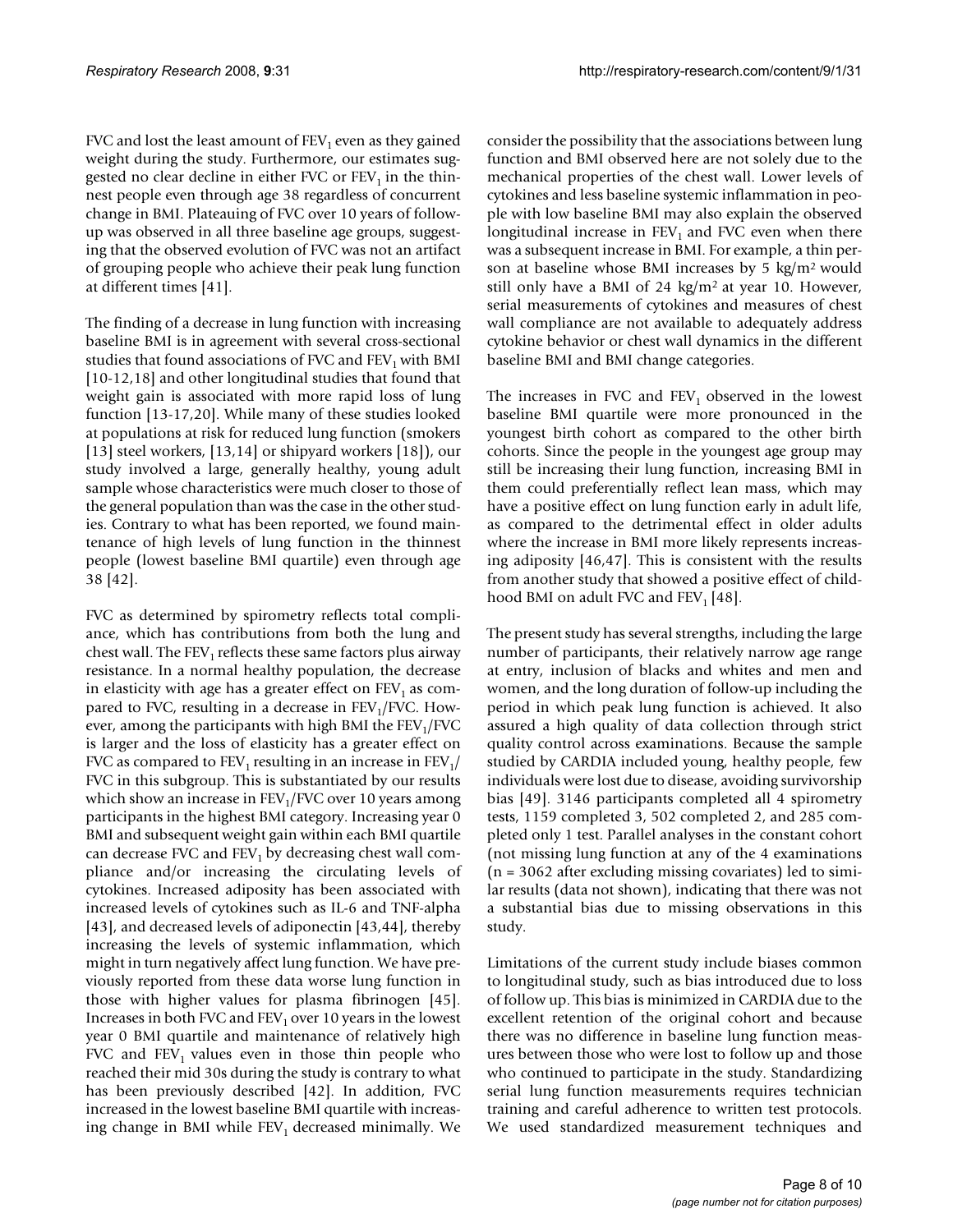trained technicians to perform spirometry measurements over the 10 year period. In spite of these efforts, we observed a secular trend with FVC values obtained at year 10 being lower than those obtained in the earlier time points and  $FEV<sub>1</sub>$  values being higher at year 0 and 2 and lower at year 5 as compared to year 10 values. We adjusted for this trend during our analysis to minimize the effect of this secular trend on the study results.

In conclusion, participants in this study who were thin at age 18–30 did not experience a decline in FVC and  $FEV<sub>1</sub>$ through their mid 30s. In contrast, increasing BMI in heavier people, particularly those who had a BMI  $\geq 26.4$  $\text{kg/m}^2$ , 79% of whom had become obese by year 10, was associated with a rapid decrease in FVC and  $FEV<sub>1</sub>$  and an almost constant  $FEV_1/FVC$  ratio. Loss of lung function by age 38 was not inevitable in these healthy young adults, although those with highest BMI suffered substantial losses starting as early as age 20. Whatever the predominant mechanism(s) responsible for these changes might be, these data indicate that maximal lung function may be maintained well into the fourth decade of life; and that, in addition to its other effects on health and disease, the obesity epidemic may threaten the lung function and as a consequence the lung health of the general population.

### **Competing interests**

All the authors of this paper declare that they have no financial or other potential conflicts of interest concerning the subject of this manuscript.

# **Authors' contributions**

BT performed all analyses and wrote the initial draft of the paper. DJ obtained funding for the project, conceived the question, and directed writing and analysis. GA, LS, RJ, RC, RB, CL, and OW participated in funding, data collection, data analysis and interpretation, and editing. The manuscript was reviewed and approved by the CARDIA Steering Committee. All authors have read and approved the final manuscript.

#### **Acknowledgements**

Supported by National Heart, Lung, and Blood Institute contracts N01-HC-48047, N01-HC-48048, N01-HC-48049, N01-HC-48050 (CARDIA field centers), N01-HC-95095 (CARDIA Coordinating Center), and PF-HC95095 Reading Center (CARDIA Pulmonary Reading Center, subcontract to CARDIA Coordinating Center).

#### **References**

- 1. Pelkonen M, Tukiainen H, Tervahauta M, Notkola IL, Kivela SL, Salorinne Y, Nissinen A: **[Pulmonary function, smoking cessation](http://www.ncbi.nlm.nih.gov/entrez/query.fcgi?cmd=Retrieve&db=PubMed&dopt=Abstract&list_uids=10950892) [and 30 year mortality in middle aged Finnish men.](http://www.ncbi.nlm.nih.gov/entrez/query.fcgi?cmd=Retrieve&db=PubMed&dopt=Abstract&list_uids=10950892)** In *Thorax Volume 55*. Issue 9 ENGLAND ; 2000:746-750.
- 2. Knuiman MW, James AL, Divitini ML, Ryan G, Bartholomew HC, Musk AW: **[Lung function, respiratory symptoms, and mortal](http://www.ncbi.nlm.nih.gov/entrez/query.fcgi?cmd=Retrieve&db=PubMed&dopt=Abstract&list_uids=10976856)[ity: results from the Busselton Health Study.](http://www.ncbi.nlm.nih.gov/entrez/query.fcgi?cmd=Retrieve&db=PubMed&dopt=Abstract&list_uids=10976856)** In *Ann Epidemiol Volume 9*. Issue 5 UNITED STATES ; 1999:297-306.
- Hole DJ, Watt GC, Davey-Smith G, Hart CL, Gillis CR, Hawthorne VM: **[Impaired lung function and mortality risk in men and](http://www.ncbi.nlm.nih.gov/entrez/query.fcgi?cmd=Retrieve&db=PubMed&dopt=Abstract&list_uids=8819439)**

**[women: findings from the Renfrew and Paisley prospective](http://www.ncbi.nlm.nih.gov/entrez/query.fcgi?cmd=Retrieve&db=PubMed&dopt=Abstract&list_uids=8819439) [population study.](http://www.ncbi.nlm.nih.gov/entrez/query.fcgi?cmd=Retrieve&db=PubMed&dopt=Abstract&list_uids=8819439)** In *Br Med J Volume 313*. Issue 7059 ENGLAND ; 1996:711-5.

- 4. Grol MH, Gerritsen J, Vonk JM, Schouten JP, Koeter GH, Rijcken B, Postma DS: **[Risk factors for growth and decline of lung func](http://www.ncbi.nlm.nih.gov/entrez/query.fcgi?cmd=Retrieve&db=PubMed&dopt=Abstract&list_uids=10588593)[tion in asthmatic individuals up to age 42 years. A 30-year](http://www.ncbi.nlm.nih.gov/entrez/query.fcgi?cmd=Retrieve&db=PubMed&dopt=Abstract&list_uids=10588593) [follow-up study.](http://www.ncbi.nlm.nih.gov/entrez/query.fcgi?cmd=Retrieve&db=PubMed&dopt=Abstract&list_uids=10588593)** In *Am J Respir Crit Care Med Volume 160*. Issue 6 UNITED STATES ; 1999:1830-1837.
- 5. Maritz GS, Morley CJ, Harding R: **[Early Developmental Origins of](http://www.ncbi.nlm.nih.gov/entrez/query.fcgi?cmd=Retrieve&db=PubMed&dopt=Abstract&list_uids=16081227) [Impaired Lung Structure and Function.](http://www.ncbi.nlm.nih.gov/entrez/query.fcgi?cmd=Retrieve&db=PubMed&dopt=Abstract&list_uids=16081227)** In *Early Hum Dev Volume 81*. Issue 9 Ireland ; 2005:763-771.
- 6. Marossy AE, Strachan DP, Rudnicka AR, Anderson HR: **[Childhood](http://www.ncbi.nlm.nih.gov/entrez/query.fcgi?cmd=Retrieve&db=PubMed&dopt=Abstract&list_uids=17023728) [chest illness and the rate of decline of adult lung function](http://www.ncbi.nlm.nih.gov/entrez/query.fcgi?cmd=Retrieve&db=PubMed&dopt=Abstract&list_uids=17023728) [between ages 35 and 45 years.](http://www.ncbi.nlm.nih.gov/entrez/query.fcgi?cmd=Retrieve&db=PubMed&dopt=Abstract&list_uids=17023728)** In *Am J Respir Crit Care Med Volume 175*. Issue 4 United States ; 2007:355-359.
- 7. Viegi G, Maio S, Pistelli F, Baldacci S, Carrozzi L: **[Epidemiology of](http://www.ncbi.nlm.nih.gov/entrez/query.fcgi?cmd=Retrieve&db=PubMed&dopt=Abstract&list_uids=16916323) [chronic obstructive pulmonary disease: health effects of air](http://www.ncbi.nlm.nih.gov/entrez/query.fcgi?cmd=Retrieve&db=PubMed&dopt=Abstract&list_uids=16916323) [pollution.](http://www.ncbi.nlm.nih.gov/entrez/query.fcgi?cmd=Retrieve&db=PubMed&dopt=Abstract&list_uids=16916323)** In *Respirology Volume 11*. Issue 5 Australia ; 2006:523-532.
- 8. Blanc PD, Toren K: [Occupation in chronic obstructive pulmo](http://www.ncbi.nlm.nih.gov/entrez/query.fcgi?cmd=Retrieve&db=PubMed&dopt=Abstract&list_uids=17352088)**[nary disease and chronic bronchitis: an update.](http://www.ncbi.nlm.nih.gov/entrez/query.fcgi?cmd=Retrieve&db=PubMed&dopt=Abstract&list_uids=17352088)** In *Int J Tuberc Lung Dis Volume 11*. Issue 3 France ; 2007:251-257.
- 9. Apostol GG, Jacobs DR Jr, Tsai AW, Crow RS, Williams OD, Townsend MC, Beckett WS: **[Early life factors contribute to the](http://www.ncbi.nlm.nih.gov/entrez/query.fcgi?cmd=Retrieve&db=PubMed&dopt=Abstract&list_uids=12119228) [decrease in lung function between ages 18 and 40: the Coro](http://www.ncbi.nlm.nih.gov/entrez/query.fcgi?cmd=Retrieve&db=PubMed&dopt=Abstract&list_uids=12119228)[nary Artery Risk Development in Young Adults study.](http://www.ncbi.nlm.nih.gov/entrez/query.fcgi?cmd=Retrieve&db=PubMed&dopt=Abstract&list_uids=12119228)** In *Am J Respir Crit Care Med Volume 166*. Issue 2 United States ; 2002:166-172.
- Santana H, Zoico E, Turcato E, Tosoni P, Bissoli L, Olivieri M, Bosello O, Zamboni M: **[Relation between body composition, fat distri](http://www.ncbi.nlm.nih.gov/entrez/query.fcgi?cmd=Retrieve&db=PubMed&dopt=Abstract&list_uids=11273860)[bution, and lung function in elderly men.](http://www.ncbi.nlm.nih.gov/entrez/query.fcgi?cmd=Retrieve&db=PubMed&dopt=Abstract&list_uids=11273860)** In *Am J Clin Nutr Volume 73*. Issue 4 United States ; 2001:827-831.
- 11. Leech JA, Ghezzo H, Stevens D, Becklake MR: **[Respiratory pres](http://www.ncbi.nlm.nih.gov/entrez/query.fcgi?cmd=Retrieve&db=PubMed&dopt=Abstract&list_uids=6870058)[sures and function in young adults.](http://www.ncbi.nlm.nih.gov/entrez/query.fcgi?cmd=Retrieve&db=PubMed&dopt=Abstract&list_uids=6870058)** In *Am Rev Respir Dis Volume 128*. Issue 1 UNITED STATES ; 1983:17-23.
- 12. Jacobs DR Jr, Nelson ET, Dontas AS, Keller J, Slattery ML, Higgins M: **[Are race and sex differences in lung function explained by](http://www.ncbi.nlm.nih.gov/entrez/query.fcgi?cmd=Retrieve&db=PubMed&dopt=Abstract&list_uids=1519841) [frame size? The CARDIA Study.](http://www.ncbi.nlm.nih.gov/entrez/query.fcgi?cmd=Retrieve&db=PubMed&dopt=Abstract&list_uids=1519841)** In *Am Rev Respir Dis Volume 146*. Issue 3 UNITED STATES ; 1992:644-649.
- 13. Wise RA, Enright PL, Connett JE, Anthonisen NR, Kanner RE, Lindgren P, O'Hara P, Owens GR, Rand CS, Tashkin DP: **[Effect of](http://www.ncbi.nlm.nih.gov/entrez/query.fcgi?cmd=Retrieve&db=PubMed&dopt=Abstract&list_uids=9517604) [weight gain on pulmonary function after smoking cessation](http://www.ncbi.nlm.nih.gov/entrez/query.fcgi?cmd=Retrieve&db=PubMed&dopt=Abstract&list_uids=9517604) [in the Lung Health Study.](http://www.ncbi.nlm.nih.gov/entrez/query.fcgi?cmd=Retrieve&db=PubMed&dopt=Abstract&list_uids=9517604)** *Am J Respir Crit Care Med* 1998, **157:**866-872.
- 14. Banks DE, Shah AA, Lopez M, Wang ML: **[Chest illnesses and the](http://www.ncbi.nlm.nih.gov/entrez/query.fcgi?cmd=Retrieve&db=PubMed&dopt=Abstract&list_uids=10609229) [decline of FEV1 in steelworkers.](http://www.ncbi.nlm.nih.gov/entrez/query.fcgi?cmd=Retrieve&db=PubMed&dopt=Abstract&list_uids=10609229)** In *J Occup Environ Med Volume 41*. Issue 12 UNITED STATES ; 1999:1085-1090.
- 15. Wang ML, McCabe L, Petsonk EL, Hankinson JL, Banks DE: **[Weight](http://www.ncbi.nlm.nih.gov/entrez/query.fcgi?cmd=Retrieve&db=PubMed&dopt=Abstract&list_uids=9187168) [gain and longitudinal changes in lung function in steel work](http://www.ncbi.nlm.nih.gov/entrez/query.fcgi?cmd=Retrieve&db=PubMed&dopt=Abstract&list_uids=9187168)[ers.](http://www.ncbi.nlm.nih.gov/entrez/query.fcgi?cmd=Retrieve&db=PubMed&dopt=Abstract&list_uids=9187168)** In *Chest Volume 111*. Issue 6 UNITED STATES ; 1997:1526-1532.
- 16. Chen Y, Horne SL, Dosman JA: **[Body weight and weight gain](http://www.ncbi.nlm.nih.gov/entrez/query.fcgi?cmd=Retrieve&db=PubMed&dopt=Abstract&list_uids=8511735) [related to pulmonary function decline in adults: a six year fol](http://www.ncbi.nlm.nih.gov/entrez/query.fcgi?cmd=Retrieve&db=PubMed&dopt=Abstract&list_uids=8511735)[low up study.](http://www.ncbi.nlm.nih.gov/entrez/query.fcgi?cmd=Retrieve&db=PubMed&dopt=Abstract&list_uids=8511735)** In *Thorax Volume 48*. Issue 4 ENGLAND ; 1993:375-380.
- 17. Dontas AS, Jacobs DR Jr, Corcondilas A, Keys A, Hannan P: **[Longi](http://www.ncbi.nlm.nih.gov/entrez/query.fcgi?cmd=Retrieve&db=PubMed&dopt=Abstract&list_uids=6610699)[tudinal versus cross-sectional vital capacity changes and](http://www.ncbi.nlm.nih.gov/entrez/query.fcgi?cmd=Retrieve&db=PubMed&dopt=Abstract&list_uids=6610699) [affecting factors.](http://www.ncbi.nlm.nih.gov/entrez/query.fcgi?cmd=Retrieve&db=PubMed&dopt=Abstract&list_uids=6610699)** In *J Gerontol Volume 39*. Issue 4 UNITED STATES ; 1984:430-438.
- 18. Chinn DJ, Cotes JE, Reed JW: **[Longitudinal effects of change in](http://www.ncbi.nlm.nih.gov/entrez/query.fcgi?cmd=Retrieve&db=PubMed&dopt=Abstract&list_uids=8882076) [body mass on measurements of ventilatory capacity.](http://www.ncbi.nlm.nih.gov/entrez/query.fcgi?cmd=Retrieve&db=PubMed&dopt=Abstract&list_uids=8882076)** In *Thorax Volume 51*. Issue 7 ENGLAND ; 1996:699-704.
- 19. Cotes JE, Chinn DJ, Reed JW: **[Body mass, fat percentage, and fat](http://www.ncbi.nlm.nih.gov/entrez/query.fcgi?cmd=Retrieve&db=PubMed&dopt=Abstract&list_uids=11641507) [free mass as reference variables for lung function: effects on](http://www.ncbi.nlm.nih.gov/entrez/query.fcgi?cmd=Retrieve&db=PubMed&dopt=Abstract&list_uids=11641507) [terms for age and sex.](http://www.ncbi.nlm.nih.gov/entrez/query.fcgi?cmd=Retrieve&db=PubMed&dopt=Abstract&list_uids=11641507)** In *Thorax Volume 56*. Issue 11 England ; 2001:839-844.
- 20. Bottai M, Pistelli F, Di Pede F, Carrozzi L, Baldacci S, Matteelli G, Scognamiglio A, Viegi G: **[Longitudinal changes of body mass index,](http://www.ncbi.nlm.nih.gov/entrez/query.fcgi?cmd=Retrieve&db=PubMed&dopt=Abstract&list_uids=12358345) [spirometry and diffusion in a general population.](http://www.ncbi.nlm.nih.gov/entrez/query.fcgi?cmd=Retrieve&db=PubMed&dopt=Abstract&list_uids=12358345)** In *Eur Respir J Volume 20*. Issue 3 Denmark ; 2002:665-673.
- 21. Garn SM: **[Fractionating healthy weight.](http://www.ncbi.nlm.nih.gov/entrez/query.fcgi?cmd=Retrieve&db=PubMed&dopt=Abstract&list_uids=8615330)** In *Am J Clin Nutri Volume 63*. Issue 3 Suppl UNITED STATES ; 1996:412S-414S.
- 22. Lewis CE, Jacobs DR Jr, McCreath H, Kiefe CI, Schreiner PJ, Smith DE, Williams OD: **[Weight gain continues in the 1990s: 10-year](http://www.ncbi.nlm.nih.gov/entrez/query.fcgi?cmd=Retrieve&db=PubMed&dopt=Abstract&list_uids=10905529) [trends in weight and overweight from the CARDIA study.](http://www.ncbi.nlm.nih.gov/entrez/query.fcgi?cmd=Retrieve&db=PubMed&dopt=Abstract&list_uids=10905529) [Coronary Artery Risk Development in Young Adults.](http://www.ncbi.nlm.nih.gov/entrez/query.fcgi?cmd=Retrieve&db=PubMed&dopt=Abstract&list_uids=10905529)** In *Am J Epidemiol Volume 151*. Issue 12 UNITED STATES ; 2000:1172-1181.